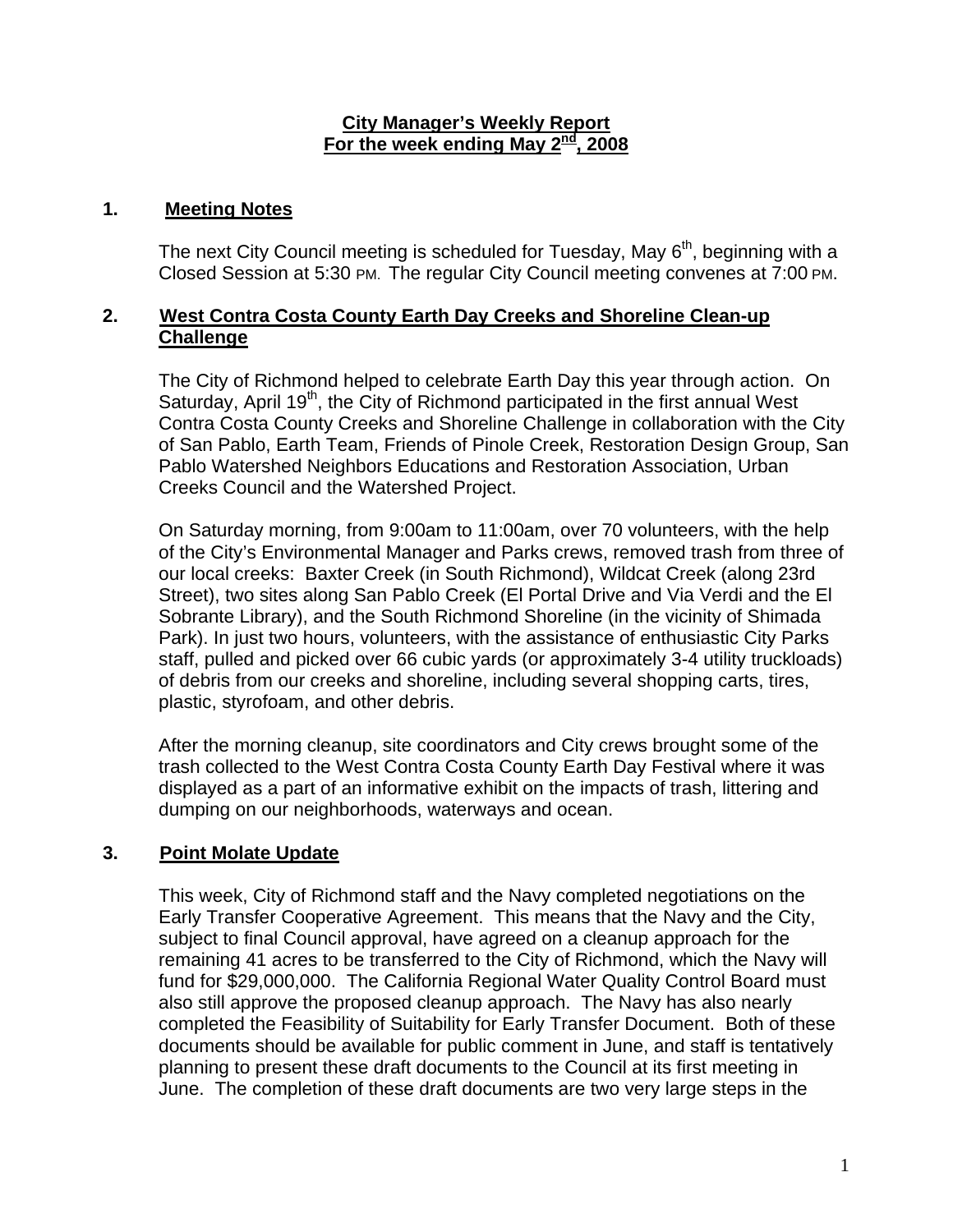overall early transfer approval process. It is now estimated that the transfer will take place in the first half of 2009.

## **4. Surveillance Camera Project Update**

ADT has installed the 80 surveillance cameras at the Port and is currently installing the rest in the City's hot spot areas. On Wednesday, KTVU filmed some of the cameras being installed and interviewed a spokesperson from the Police Department. The coverage was good, except that the reporter misspoke when she said 80 cameras were installed in Pt. Richmond rather than the Port and that 30 cameras were to be installed on Macdonald Avenue. The clips can be viewed at the weblink referenced below. There will be a press event in Richmond on May 14<sup>th</sup> that includes a demonstration of the cameras, a lunch, and presentations by the City Manager and Police Chief. ADT will be sending Councilmembers invitations shortly.

<http://www.criticalmention.com/report/4621x19542.htm>

## **5. Launch of Anti-Graffiti Abatement Program**

Staff work with Boyles and Associates, the anti-graffiti program consultants that were retained by the City Council, begins next week, with intensive training of all those individuals who are instrumental to the success of the program. The week of training ends on Saturday, May  $10<sup>th</sup>$ , with a volunteer clean-up day in several targeted neighborhoods of the City.

## **6. County Health Center Relocation**

This past Monday, the City of Richmond and Contra Costa County hosted a joint public meeting concerning relocation of the County Health Center from its existing  $\frac{1}{10}$  iocation at 38<sup>th</sup> Street and Bissel. As you may recall, the City and County had discussed relocation of the Health Center, in part to facilitate redevelopment in the upper Macdonald area, and in part to allow the County to upgrade this facility to better serve its clients. As you may also recall, the County was considering, as one possibility, relocating closer to the Richmond Civic Center area in an area between  $22<sup>nd</sup>$  and 23<sup>rd</sup> at Nevin. Following additional site feasibility studies, the County is now focusing on an area near Doctors Hospital as its first option. We will keep you informed as this project continues to evolve.

# **7. RichmondWORKs' Job Fair**

RichmondWORKS will be hosting a job fair on May 6, 2008 from 10:00 AM to 12:00 noon at the One Stop Career Center on 330 25<sup>th</sup> Street, Richmond. Job seekers are being encouraged to bring their resumes and be prepared for onsite job interviews. The participating employers include:

• Target (for the new Richmond Store)